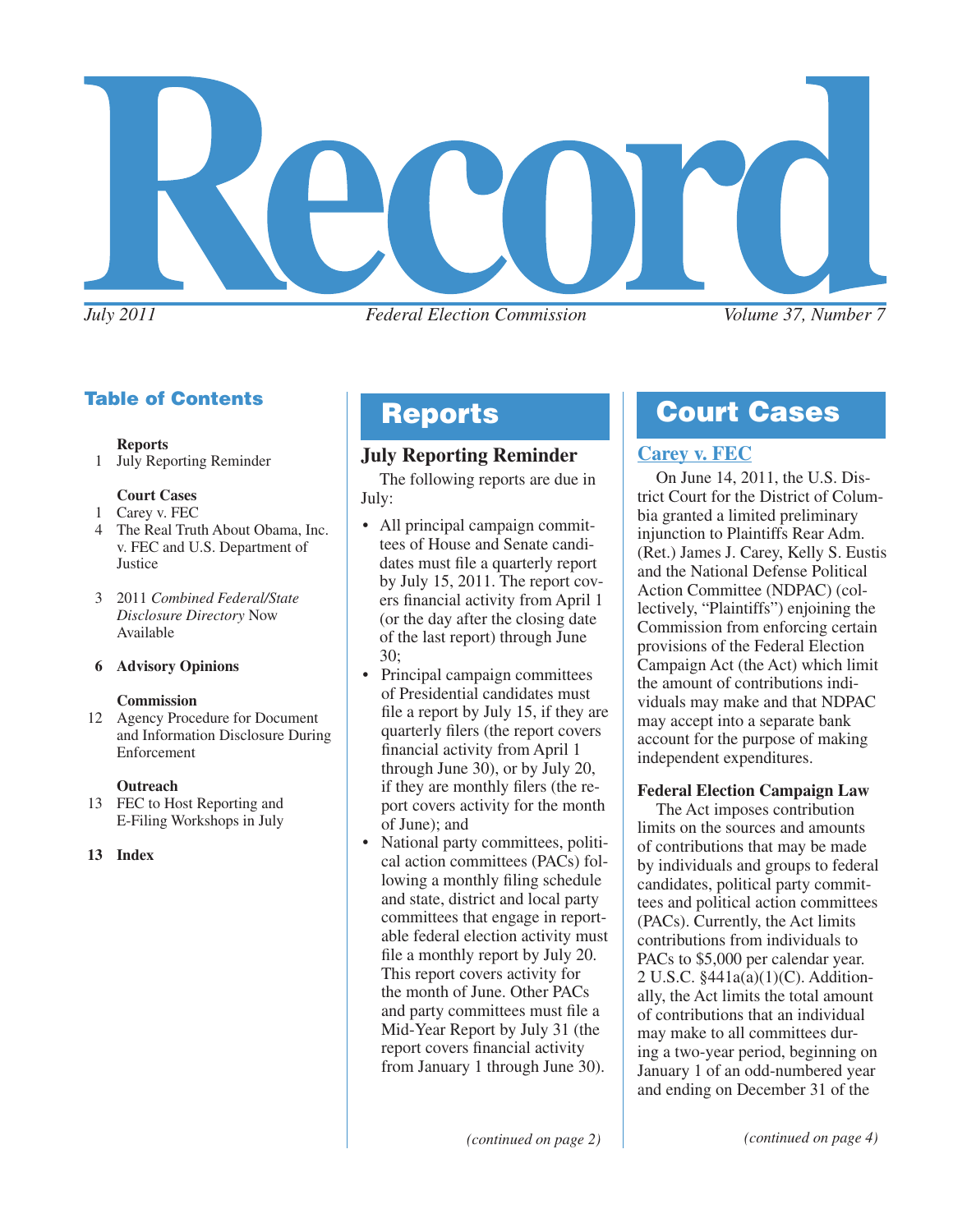# Reports

*(continued from page 1)*

#### **Notification of Filing Deadlines**

In addition to publishing this article, the Commission notifies committees of filing deadlines on its website, via its automated Faxline and through reporting reminders called prior notices. Prior notices are distributed exclusively by e-mail. For that reason, it is important that every committee update its Statement of Organization (FEC Form 1) to disclose a current e-mail address.

#### **Federal Election Commission 999 E Street, NW Washington, DC 20463**

800/424-9530 (Toll-Free) 202/694-1100 (Information Div.) 202/501-3413 (FEC Faxline) 202/219-3336 (TDD for the hearing impaired)

**Cynthia L. Bauerly**, Chair **Caroline C. Hunter**, Vice Chair **Donald F. McGahn II**, Commissioner **Matthew S. Petersen**, Commissioner **Steven T. Walther**, Commissioner **Ellen L. Weintraub,**  Commissioner

**Alec Palmer,** Acting Staff Director **Christopher Hughey**, Acting General Counsel

Published by the Information Division of the Office of Communications **Greg J. Scott**, Assistant Staff Director **Amy L. Kort,** Deputy Assistant Staff Director **Myles G. Martin**, Editor

<http://www.fec.gov>

FOLLOW US ON **Ewitter** 

To amend Form 1, electronic filers must submit Form 1 filled out in its entirety. Paper filers should include only the committee's name, address, FEC identification number and the updated or changed portions of the form.

#### **Treasurer's Responsibilities**

The Commission provides reminders of upcoming filing dates as a courtesy to help committees comply with the filing deadlines set forth in the Federal Election Campaign Act and Commission regulations. Committee treasurers must comply with all applicable filing deadlines established by law, and the lack of prior notice does not constitute an excuse for failing to comply with any filing deadline. Accordingly, reports filed by methods other than Registered, Certified or Overnight Mail (see below), or electronically, must be received by the Commission's (or the Secretary of the Senate Public Records Office's) close of business on the last business day before the deadline.

#### **Filing Electronically**

Under the Commission's mandatory electronic filing regulations, individuals and organizations that receive contributions or make expenditures, including independent expenditures, in excess of \$50,000 in a calendar year—or have reason to expect to do so—must file all reports and statements with the FEC electronically.<sup>1</sup> Reports filed electronically must be received and validated by the Commission by 11:59 p.m. Eastern Time on the applicable filing deadline. Electronic filers who instead file on paper or

*1 The regulation covers individuals and organizations required to file reports of contributions and/or expenditures with the Commission, including any person making an independent expenditure. Disbursements for "electioneering communications" do not count toward the \$50,000 threshold for mandatory electronic filing. 11 CFR 104.18(a).*

submit an electronic report that does not pass the Commission's validation program by the filing deadline will be considered nonfilers and may be subject to enforcement actions, including administrative fines. 11 CFR 104.18(e).

Senate committees and other committees that file with the Secretary of the Senate are not subject to the mandatory electronic filing rules, but may, in addition to their filing with the Secretary of the Senate, file an unofficial copy of their reports with the Commission in order to speed disclosure.

On April 5, the Commision released a new version of the Commission's free electronic filing software, FECFile, which is available for download from the FEC website at [http://www.fec.gov/elecfil/updatelist.](http://www.fec.gov/elecfil/updatelist.html) [html.](http://www.fec.gov/elecfil/updatelist.html) Current FECFile users need only open their software and accept the automatic update to Format Version 7. Reports filed in previous formats will not be accepted. Filers may also use commercial or privately developed software as long as the software meets the Commission's format specifications, which are available on the Commission's website. Committees using commercial software should contact their vendors for more information about the Commission's latest software release.

# **Timely Filing for Paper Filers**

*Registered and Certified Mail.* Reports sent by Registered or Certified mail must be postmarked on or before the mailing deadline to be considered timely filed. A committee sending its reports by Certified or Registered mail should keep its mailing receipt with the U.S. Postal Service (USPS) postmark as proof of filing because the USPS does not keep complete records of items sent by Certified mail. See 2 U.S.C. §434(a)(5) and 11 CFR 104.5(e) and 100.19.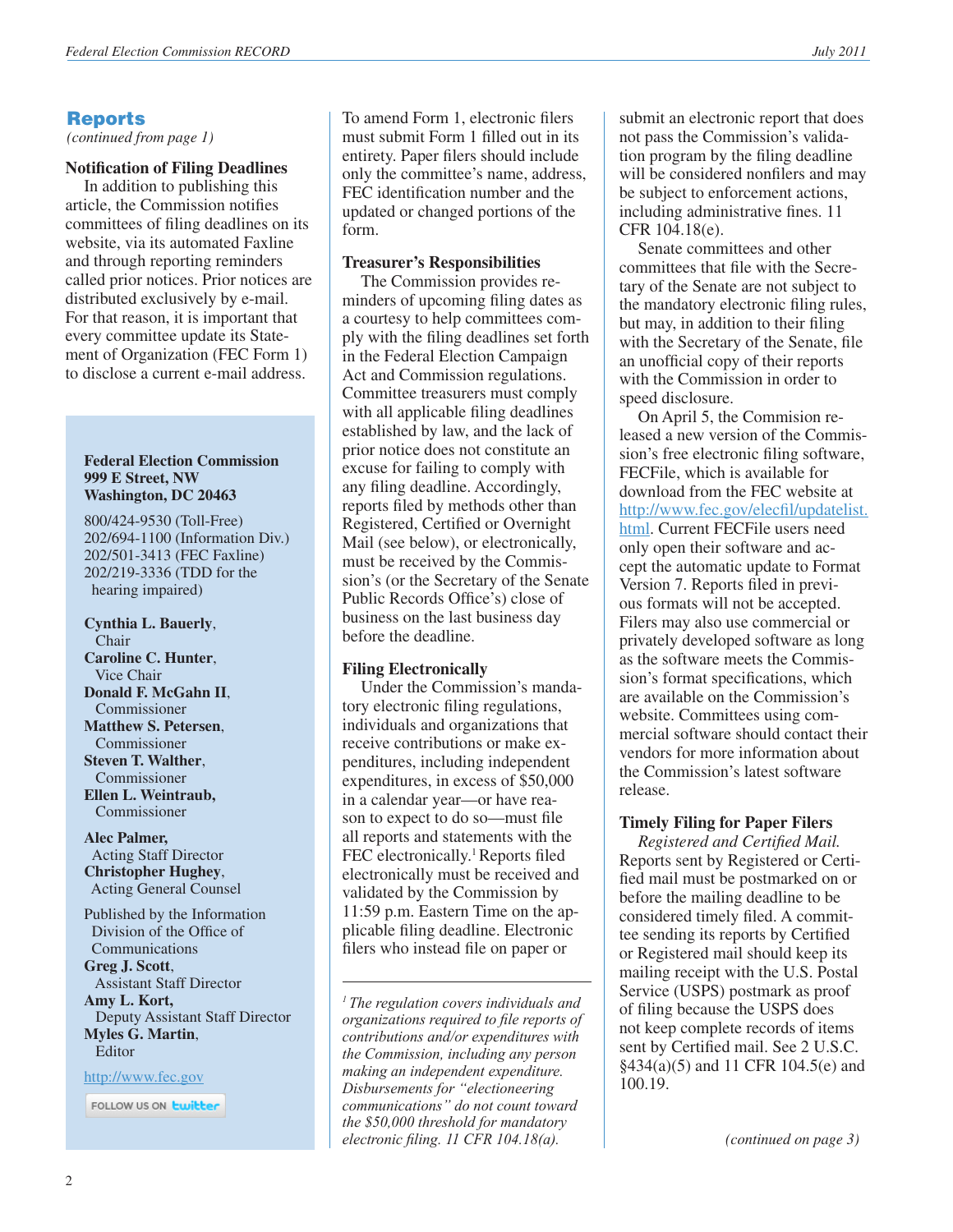# Reports

*(continued from page 2)*

*Overnight Mail.* Reports filed via overnight mail<sup>2</sup> will be considered timely filed if the report is received by the delivery service on or before the mailing deadline. A committee sending its reports by Express or Priority Mail, or by an overnight delivery service, should keep its proof of mailing or other means of transmittal of its reports. See 2 U.S.C. §434(a) (5) and 11 CFR 104.5(e), 100.19 and 111.35(b).

*Other Means of Filing.* Reports sent by other means—including first class mail and courier—must be received by the FEC (or the Secretary of the Senate Public Records Office) before close of business on the filing deadline. See 11 CFR 100.19 and 104.5(e).

Paper forms are available for downloading at the FEC's website ([http://www.fec.gov/info/forms.](http://www.fec.gov/info/forms.shtml) [shtml\)](http://www.fec.gov/info/forms.shtml) and from FEC Faxline, the agency's automated fax system (202/501-3413). The 2011 Reporting Schedule is also available on the FEC's website ([http://www.fec.gov/](http://www.fec.gov/info/report_dates_2011.shtml) [info/report\\_dates\\_2011.shtml](http://www.fec.gov/info/report_dates_2011.shtml)), and from Faxline. For more information on reporting, call the FEC at 800/424-9530 or 202/694-1100.

#### **Presidential Campaign Committees**

The Commission recently updated the disclosure form used by Presidential candidates—FEC Form 3P—to make it more consistent with the disclosure forms used by other candidates, party committees and political action committees. Specifically, the Commission added to the Detailed Summary Page lines 17(a) (i) and (ii) for itemized and unitemized contributions from individuals

and persons other than political committees. Presidential candidates must use the revised form for all reports due on or after April 15, 2011. Paper filers may download the updated Form 3P from the FEC's website at [http://www.fec.gov/info/forms.](http://www.fec.gov/info/forms.shtml#candidates) [shtml#candidates.](http://www.fec.gov/info/forms.shtml#candidates)

### **State, District and Local Party Committees**

State, district and local party committees that engage in certain levels of "federal election activity" must file on a monthly schedule. See 11 CFR 300.36(b) and (c)(1). Committees that do not engage in reportable "federal election activity" may file on a semi-annual basis in 2011. See 11 CFR 104.5(c)(2)(i).

# **National Party Committees**

National committees of political parties must file on a monthly schedule in all years.  $2$  U.S.C.  $§434(a)(4)$ (B) and 11 CFR 104.5(c).

# **Political Action Committees**

PACs (separate segregated funds and nonconnected committees) that filed on a quarterly basis in 2010 file on a semi-annual basis in 2011. 11 CFR 104.5(c)(2). Monthly filers continue on the monthly schedule. PACs may change their filing schedule, but must first notify the Commission in writing. Electronic filers must file this request electronically. A committee may change its filing frequency only once a year, after giving notice of change in filing frequency to the Commission. The committee will receive a letter indicating the Commission's acknowledgment of the request. All future reports must follow the new filing frequency. 11 CFR 104.5(c).

# **Disclosure of Lobbyist Bundling Activity**

Campaign committees, party committees and leadership PACs may need to file FEC Form 3L in July if they receive two or more bundled contributions from lobbyists/registrants or lobbyist/registrant PACs that aggregate in excess of \$16,200 during the applicable covered period. 11 CFR 104.22(a)(5)(v). See the January 2011 *Record*, page 9, for more information.

# **Additional Information**

For more information on 2011 reporting dates:

- See the reporting tables in the January 2011 Record;
- Call and request the reporting tables from the FEC at 800/424- 9530 or 202/694-1100;
- Fax the reporting tables to yourself using the FEC's Faxline (202/501-3413, document 586); or
- Visit the FEC's web page at [http://www.fec.gov/info/report\\_](http://www.fec.gov/info/report_dates_2011.shtml) dates 2011.shtml to view the reporting tables online.

—*Elizabeth Kurland*

### 2011 Combined Federal/State Disclosure Directory Now Available

 The 2011 edition of the *Combined Federal/State Disclosure and Election Directory* is now available on the Commission's website [\(www.](http://www.fec.gov) [fec.gov\)](http://www.fec.gov). This directory identifies the federal and state agencies responsible for the disclosure of campaign finances, lobbying, personal finances, public financing, candidates on the ballot, election results, spending on state initiatives and other financial filings.

 The Directory is available at [http://www.fec.gov/pubrec/cfsdd/](http://www.fec.gov/pubrec/cfsdd/cfsdd.shtml) [cfsdd.shtml](http://www.fec.gov/pubrec/cfsdd/cfsdd.shtml). Printed editions of the Directory are also available. To order a copy, please contact the FEC's Public Disclosure Division at 800/424-9530 or 202/694-1120.

*<sup>2</sup> "Overnight mail" includes Priority or Express Mail having a delivery confirmation, or an overnight service with which the report is scheduled for next business day delivery and is recorded in the service's online tracking system.*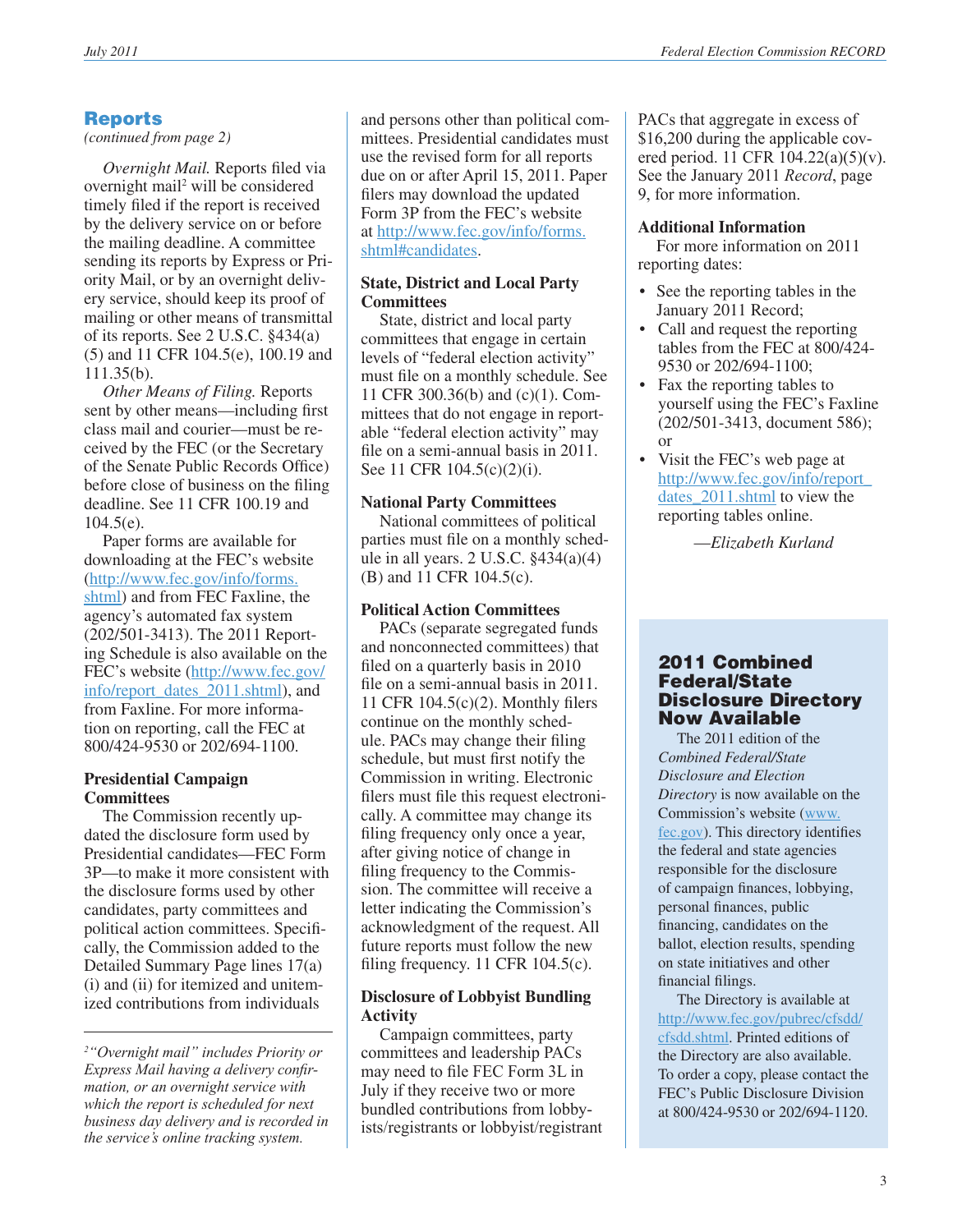# Court Cases

*(continued from page 1)*

next even-numbered year. 2 U.S.C. §441a(a)(3).

Recent Supreme Court and D.C. Circuit Court cases have partially invalidated certain provisions of the Act with respect to the limits placed on contributions made to pay for independent expenditures. See *Citizens United v. FEC*, 130 S. Ct. 876 (2010) and *SpeechNow.org v. FEC*, 599 F. 3d. 686 (D.C. Cir. 2010). The Act defines an independent expenditure as an expenditure for a communication by a person "expressly advocating the election or defeat of a clearly identified [federal] candidate" and that is not made in concert or cooperation with or at the request or suggestion of such candidate, the candidate's campaign committee, or their agents, or a political party committee or its agents. 2 U.S.C. §431(17). These courts have found that limits on contributions used for independent expenditures are unconstitutional because limiting them violates the First Amendment rights of prospective contributors and recipients.

#### **Background**

Admiral Carey is the founder and treasurer of NDPAC, which raises funds pursuant to the Act's amount and source limitations and makes contributions to candidates for federal office up to the applicable limit and also plans to make independent expenditures in support of or in opposition to federal candidates. Plaintiff Kelly S. Eustis is a potential contributor to NDPAC who would like to contribute more than the amount currently allowed toward NDPAC's planned independent expenditures in federal campaigns.

NDPAC requested an advisory opinion from the Commission in August, 2010, asking whether it would be lawful for NDPAC to accept unlimited contributions for the purpose of making independent expenditures into a bank account that

was separated from funds it used to make campaign contributions. The Commission failed to issue a binding advisory opinion by the required four affirmative votes. On January 31, 2011, the Plaintiffs filed a complaint and motion for preliminary injunction in the District Court for the District of Columbia, seeking to enjoin the Commission from enforcing 2 U.S.C. §§441(a)(1)(C) and 441a(a)(3) against the Plaintiffs should NDPAC and Admiral Carey solicit and receive contributions in excess of the Act's limits and/or should Mr. Eustis contribute more than currently allowed.

#### **Legal Analysis**

The District Court held that the Plaintiffs have a high likelihood of partial success on the merits of their complaint. The District Court reasoned that since laws that burden political speech are subject to "strict scrutiny," the Government must prove that restrictions further a compelling interest and are narrowly tailored to achieve that interest. The court held that the Government did not meet this burden because it did not adequately explain why NDPAC's proposed separation of accounts does not satisfy the same objective as separate political action committees. The court also held that NDPAC's proposal would comply with the D.C. Circuit Court of Appeals decision in *EMILY's List v. FEC* (581 F.3d 1 (D.C. Cir. 2009)) by establishing separate accounts to 1) solicit and spend unlimited funds for independent federal expenditures (soft money); and 2) solicit and spend federally permissible funds on direct contributions to federal political candidates and/or political parties (hard money).

The court further held that because the 2012 Presidential election cycle is under way, the Plaintiffs "must be freed immediately from the chill of possible FEC enforcement," and that prior cases from the D.C. Circuit and Supreme Courts support the Plaintiffs' position. The court

concluded that the Plaintiffs demonstrate that the Commission's interference with their First Amendment rights constitutes irreparable harm.

#### **Preliminary Injunction**

The District court granted a preliminary injunction to the Plaintiffs that the Commission shall not enforce 2 U.S.C. §§441a(a)(1)(C) and  $441a(a)(3)$  against the Plaintiffs with regard to independent expenditures so long as NDPAC maintains separate bank accounts for its "hard money" and "soft money," proportionately pays related administrative costs and complies with the applicable "hard money" limits for its PAC account that is used to make contributions directly to federal candidates.

U.S. District Court for the District of Columbia: 1:11-cv-00259-RMC. *—Myles Martin*

#### **[The Real Truth About](http://www.fec.gov/law/litigation/rtao_mem_opinion_remand061611.pdf)  [Obama, Inc. v. FEC and U.S.](http://www.fec.gov/law/litigation/rtao_mem_opinion_remand061611.pdf)  [Department of Justice](http://www.fec.gov/law/litigation/rtao_mem_opinion_remand061611.pdf)**

On June 16, 2011, the U.S. District Court for the Eastern District of Virginia granted summary judgment in favor of the Commission and denied The Real Truth About Obama's (RTAO's) motions for preliminary injunction and summary judgment in this case. RTAO challenges the constitutionality of the Commission regulation defining "express advocacy" at 11 CFR 100.22(b) and the Commission's approach to determining when an organization becomes a "political committee" under the Federal Election Campaign Act (Act).

#### **Background**

On July 30, 2008, RTAO sued the Commission and the U.S. Department of Justice, challenging the constitutionality of several FEC regulations, including 11 CFR 100.22(b), as well as the FEC's approach to determining whether an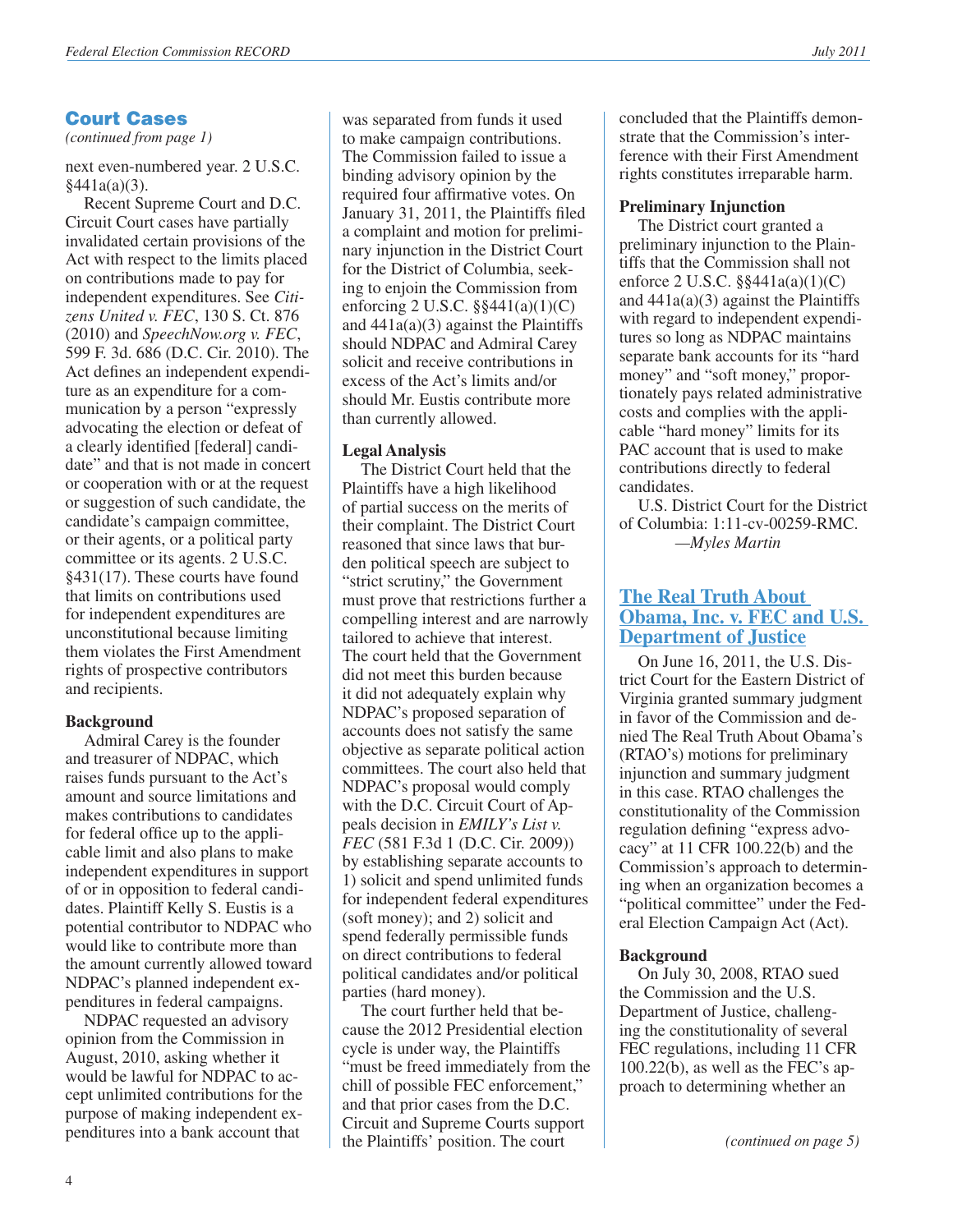# Court Cases

*(continued from page 4)*

organization qualifies as a "political committee" under the Act ("political committee status"). See 2 U.S.C. §431(4). Along with raising facial challenges to the regulations and political committee status methodology, RTAO challenged the application of the regulations and the methodology to two RTAO radio ads mentioning then-Senator Barack Obama. During the 2008 Presidential campaign, RTAO planned to disburse over \$1,000 to air the two ads, which might have brought RTAO within the statutory definition of "political committee."

RTAO argued that the Commission's regulation at 11 CFR 100.22(b), which provides a definition of "expressly advocacating," was overbroad and vague. RTAO also argued that the Commission's approach to determining political committee status on a case-by-case basis was overbroad and vague. In *Buckley v. Valeo*, 424 U.S. 1, 79 (1976), the Supreme Court limited the application of the Act's political committee provisions to organizations "under the control of a candidate" or "the major purpose of which is the nomination or election of a candidate." The Commission's current approach to determining political committee status considers several factors, such as the organization's level of spending on federal campaigns, public statements and fundraising appeals when determining whether an organization's "major purpose" is the election or defeat of federal candidates.

The District Court denied RTAO's motions for preliminary injunctions and issued an opinion on September 24, 2008, and the Fourth Circuit Court of Appeals affirmed that decision. RTAO filed a petition for a *writ of certiorari* with the Supreme Court in December 2009. In January 2010, the Supreme Court held unconstitutional the Act's restrictions on corporate financing of independent

expenditures and electioneering communications in *Citizens United v. FEC*, 130 S. Ct. 876 (2010). On April 26, 2010, the Supreme Court vacated the Fourth Circuit's judgment in this case and remanded the case for further consideration in light of the decision in *Citizens United* and the Solicitor General's suggestion of mootness.

Upon remand, RTAO moved for a preliminary injunction and for summary judgment in its challenges to 11 CFR 100.22(b) and the Commission's approach to determining political committee status. The Commission and the Department of Justice opposed RTAO's motions and moved for summary judgment.

#### **District Court Decision**

*Express Advocacy*. The court held that the Commission's regulation at 11 CFR 100.22(b) defining express advocacy is consistent with the Supreme Court's opinion in *FEC v. Wisconsin Right to Life, Inc.,* 551 U.S. 449 (2007). In that opinion, the Supreme Court had upheld the constitutionality of the Act's financing restrictions on electioneering communications as applied to communications that are the "functional equivalent of express advocacy," which the Court defined as communications that are subject to "no reasonable interpretation" other than as an appeal to vote for or against a candidate. The District Court determined that the regulation at 11 CFR 100.22(b), which requires that "reasonable minds [cannot] differ" about an advertisement's message, was similar to the standard from *Wisconsin Right to Life*. The District Court further determined that the interpretation of 100.22(b) was not altered by the decision in *Citizens United*, and that had the Commission deemed both RTAO ads to be express advocacy under 100.22(b), that application would not have been unconstitutional.

*Political Committee Status*. The court denied RTAO's challenge to the Commission's approach to de-

termining political committee status. The court stated that the Commission undertakes a "fact-intensive, case-by-case adjudication to determine whether a group's major purpose" is the election or defeat of federal candidates, including examining whether the group spends money extensively on campaign activities such as canvassing or phone banks. The court noted that the Commission also examines the organization's public statements, fundraising appeals and personal meetings.

The court agreed with the Commission that determining an organization's "major purpose" is an "inherently comparative task and requires consideration of the full range of an organization's activities." Furthermore, the court held that RTAO had not shown that the Commission's approach had harmed RTAO's ability to speak, nor had *Citizens United* altered the constitutionality of the Commission's approach to political committee status.

The District Court accordingly granted summary judgment in favor of the Commission and the Department of Justice and rejected RTAO's challenges to both 11 CFR 100.22(b) and the Commission's approach to determining political committee status.

U.S. District Court for the Eastern District of Virginia: 3:08-cv-00483- JRS.

*—Myles Martin*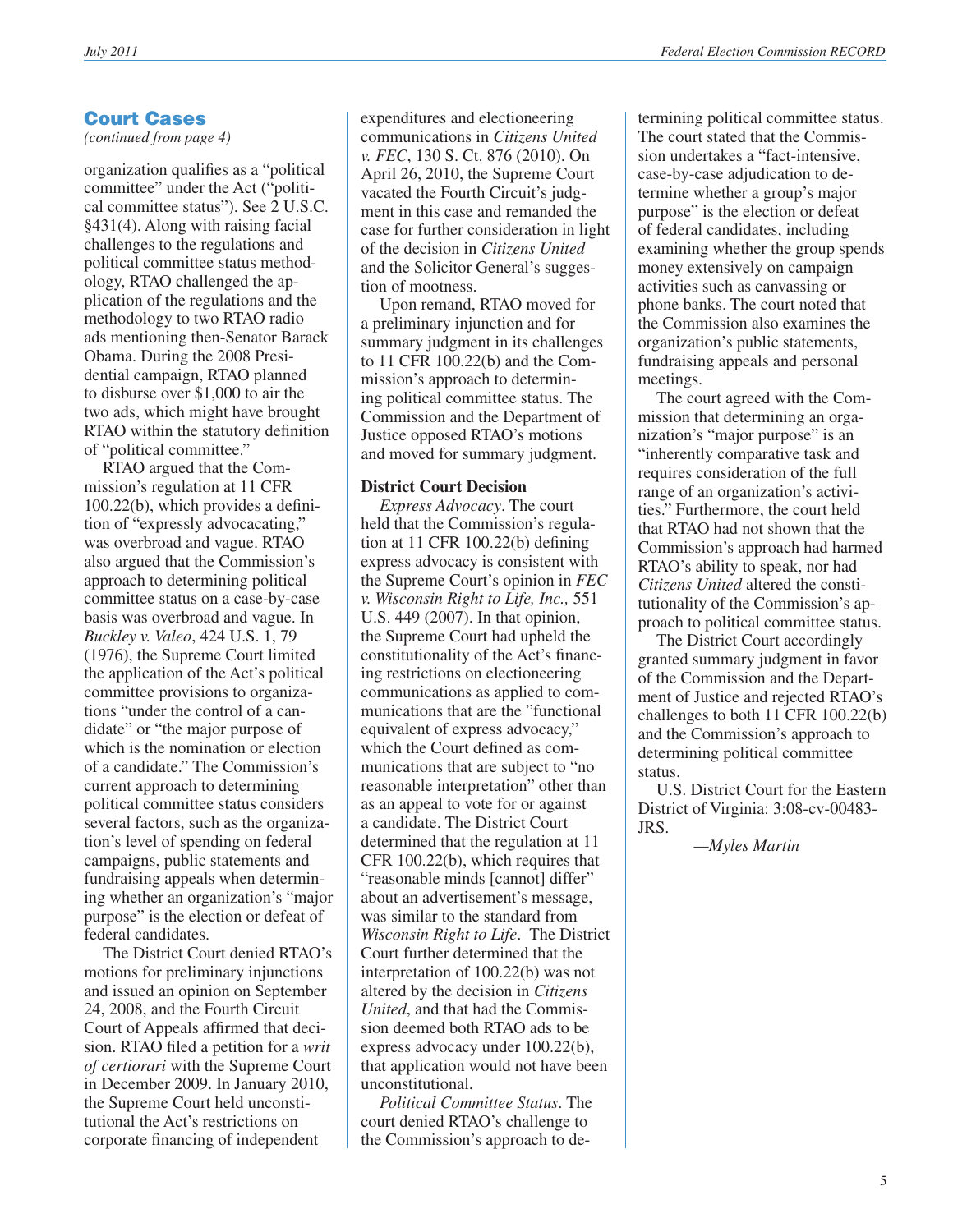# **[AO 2011-06](http://saos.fec.gov/aodocs/AO%202011-06.pdf)**

# **Vendor May Collect and Forward Contributions Without Making Impermissible Contribution**

A vendor may collect contributions from a group of subscribers and forward them to recipient political committees. The vendor's services in collecting and forwarding these contributions do not amount to impermissible corporate contributions from the vendor. A convenience fee paid by the contributor to the vendor does not constitute a contribution by the contributor to any of the recipient political committees.

#### **Background**

Democracy Engine, LLC (the vendor) is the sole stockholder of Democracy Engine, Inc. Democracy Engine, Inc. is the connected organization of the separate segregated fund (SSF) Democracy Engine, Inc., PAC (the PAC). Mr. Jonathan Zucker and Mr. Erik Pennebaker are United States citizens who qualify as part of the restricted class of Democracy Engine, Inc., and therefore may be solicited by and contribute to the PAC. The vendor is a for-profit limited liability company offering a web-based payment service that provides "subscribers" with the opportunity to make contributions to federal political committees and donations to non-political entities. Mr. Zucker and Mr. Pennebaker plan to become subscribers and use the vendor's services.

A subscriber wishing to make a contribution using the vendor's service must first go to the vendor's website and choose the intended recipient political committee and the amount of the contribution. If the recipient political committee is not already included in the vendor's directory of potential recipients,

the vendor will add that recipient political committee to its directory. If the recipient political committee is an SSF, the vendor ensures that the subscriber is a member of the restricted class of the SSF's connected organization. The vendor does not solicit contributions for any political committee or other entity, nor does the vendor exercise any direction or control over any subscriber's choice of recipient political committees. If a subscriber designates a political committee as a recipient, the vendor informs the subscriber of the contribution limits established by 11 CFR 110.1. The vendor will not process contributions that the vendor determines or believes will exceed those limits.

The subscriber is required to provide information to the vendor that the recipient political committee must maintain or report, including the subscriber's name, mailing address, employer and occupation. 11 CFR 104.8(a). The vendor will forward this information to the recipient political committee.

The vendor deducts a convenience fee from the subscriber's payment before transmitting the remaining amount to the recipient political committee. The convenience fee covers all of the costs of the financial institutions involved in the credit card transaction and the vendor's costs, and provides a reasonable profit to the vendor. The vendor, and not the recipient political committee, pays the fees and costs to those financial institutions.

The vendor indicates that it will set the convenience fee in a commercially reasonable manner in accordance with market conditions with respect to all recipients, regardless of whether the recipient is a political committee or a non-political entity. This amount will reflect a complete payment of the vendor's costs plus an amount as profit. After the subscriber provides the vendor with the required information, attests to his or her ability to make the contribution

and agrees to the terms of service, the vendor accepts the subscriber's payment by means of credit card, debit card or electronic check. The vendor then deposits the subscriber's contribution, via a vendor merchant account, into a vendor bank account that is completely separate from the vendor's corporate operating funds.

The vendor will transfer the subscriber's funds from its transfer account to the recipient political committee no later than ten days after the subscriber authorizes the contribution to the recipient political committee. The vendor will also forward all the necessary contributor information required for the recipient committees' reports.

#### **Analysis**

The Federal Election Campaign Act (the Act) and Commission regulations prohibit corporations from making a contribution in connection with federal elections. 2 U.S.C. §441b(a); 11 CFR 114.2(b)(1). A "contribution" includes, among other things, the provision of goods or services without charge or at a charge that is less than the usual and normal charge.

In this case, the vendor's services in processing subscribers' contributions to the committee and other recipient political committees would not result in impermissible corporate contributions by the vendor to those political committees because the vendor is not providing services or anything else of value to any recipient political committee.

The payment of the convenience fee will not relieve the PAC or any other recipient political committee of a financial burden that it would otherwise have had to pay for itself. Therefore, a subscriber's payment of the convenience fee would not constitute a contribution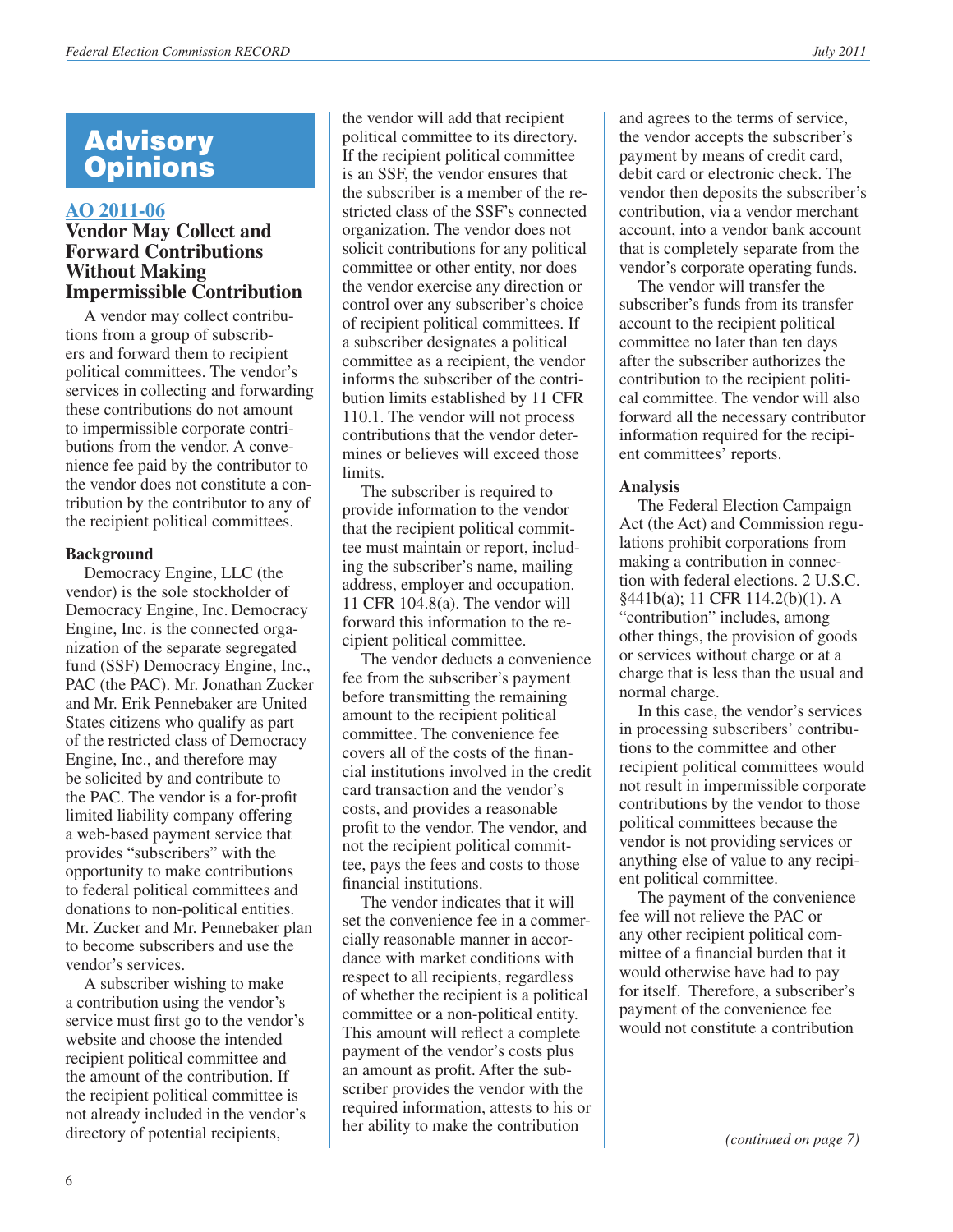*(continued from page 6)*

by the subscribers to the PAC or any other recipient political committee. Because the subscriber's payment of the convenience fee is not a contribution or any other form of receipt, the convenience fee does not need to be reported to the Commission.

Date Issued: May 26, 2011; Length: 7 pages. *—Isaac J. Baker*

# **[AO 2011-07](http://saos.fec.gov/aodocs/AO%202011-07.pdf) Principal Campaign**

# **Committee May Pay Certain Campaign Consultant's Legal Fees**

A principal campaign committee may use campaign funds to pay a campaign consultant's legal fees and expenses described in the advisory opinion request because the payment is for a lawful purpose that would not constitute personal use.

# **Background**

Chuck Fleischmann is the U.S. Representative from the Third District of Tennessee. Chuck Fleischmann for Congress, Inc. (the Committee) is Representative Fleischmann's principal campaign committee. In the 2010 primary election, Representative Fleischmann won the Republican Party nomination for the Third District of Tennessee over his opponent, Robin Smith.

During the 2010 campaign, John Saltsman, Jr. was a consultant employed by S&S Strategies LLC. Through S&S Strategies LLC, Mr. Saltsman provided campaign advice to then-candidate Fleischmann. Mr. Saltsman has been sued by Mark Winslow, a former campaign staffer for then-candidate Robin Smith, for tortuous interference with a contractual relationship and defamation. Mr. Winslow's complaint alleges that Mr. Saltsman helped create attack ads directed at Ms. Smith

and "improperly obtained" and disseminated to the press a confidential employment agreement between Mr. Winslow and his former employer, the Tennessee Republican Party. The complaint also alleges that then-candidate Fleishmann used the employment agreement to attack then-candidate Smith and that Mr. Saltsman made defamatory statements about Mr. Winslow. The complaint alleges Ms. Smith was defeated in large part due to Mr. Saltsman's actions.

The Committee has asked the Commission if it may use campaign funds to pay Mr. Saltsman's legal fees and expenses that arise from the Mr. Winslow's civil suit.

#### **Analysis**

The Federal Election Campaign Act (the Act) identifies six categories of permissible uses of campaign funds, including: (1) payments for expenses in connection with the candidate's campaign for federal office; (2) payments for ordinary and necessary expenses incurred in connection with the duties of the individual as a federal officeholder; and (3) for any other lawful purpose not prohibited by 2 U.S.C. §439a(b). 2 U.S.C. §439a(a); 11 CFR 113.2(a)- (e). However, campaign funds may not be converted to "personal use." 2 U.S.C. §439a(b)(1); 11 CFR 113.2(e). Personal use is any use of campaign funds "to fulfill any commitment, obligation, or expense of a person that would exist irrespective of the candidate's election campaign or individual's duties as a holder of Federal office." 2 U.S.C. §439a(b) (2). The Act and Commission regulations provide a non-exhaustive list of items that would constitute personal use. *See* 11 CFR 113.1(g)  $(1)(i)(A-J)$ . For items not on this list, the Commission determines on a case-by-case basis whether the expense is personal use. Commission regulations specifically provide that "legal expenses" are subject to a case-by-case determination. 11 CFR  $113.1(g)(1)(ii)(A).$ 

The Commission noted that in previous advisory opinions, it has concluded that the use of campaign funds for legal expenses did not constitute personal use when the legal proceedings involved allegations directly related to the candidate's campaign or duties as a federal officeholder. See, e.g., AO 2009-20, 2009-10, 2008-07, 2006-35, 2005- 11 and 2003-17. The Commission specifically cited to 2009-20, where it approved the use of campaign funds for legal fees of persons other than the candidate. In that case, Representative Visclosky's current and former congressional staff members received, or were expecting to receive, grand jury subpoenas related to a federal investigation of Representative Visclosky. The Commission concluded that the staffers' legal expenses would not exist irrespective of the Congressman's campaign or duties as a federal of-

*(continued on page 8)*

# Campaign Guides Available

 For each type of committee, a *Campaign Guide* explains, in clear English, the complex regulations regarding the activity of political committees. It shows readers, for example, how to fill out FEC reports and illustrates how the law applies to practical situations.

 The FEC publishes four *Campaign Guides*, each for a different type of committee, and we are happy to mail your committee as many copies as you need, free of charge. We encourage you to view them on our web site ([www.fec.gov\)](http://www.fec.gov).

 If you would like to place an order for paper copies of the *Campaign Guides*, please call the Information Division at 800/424- 9530.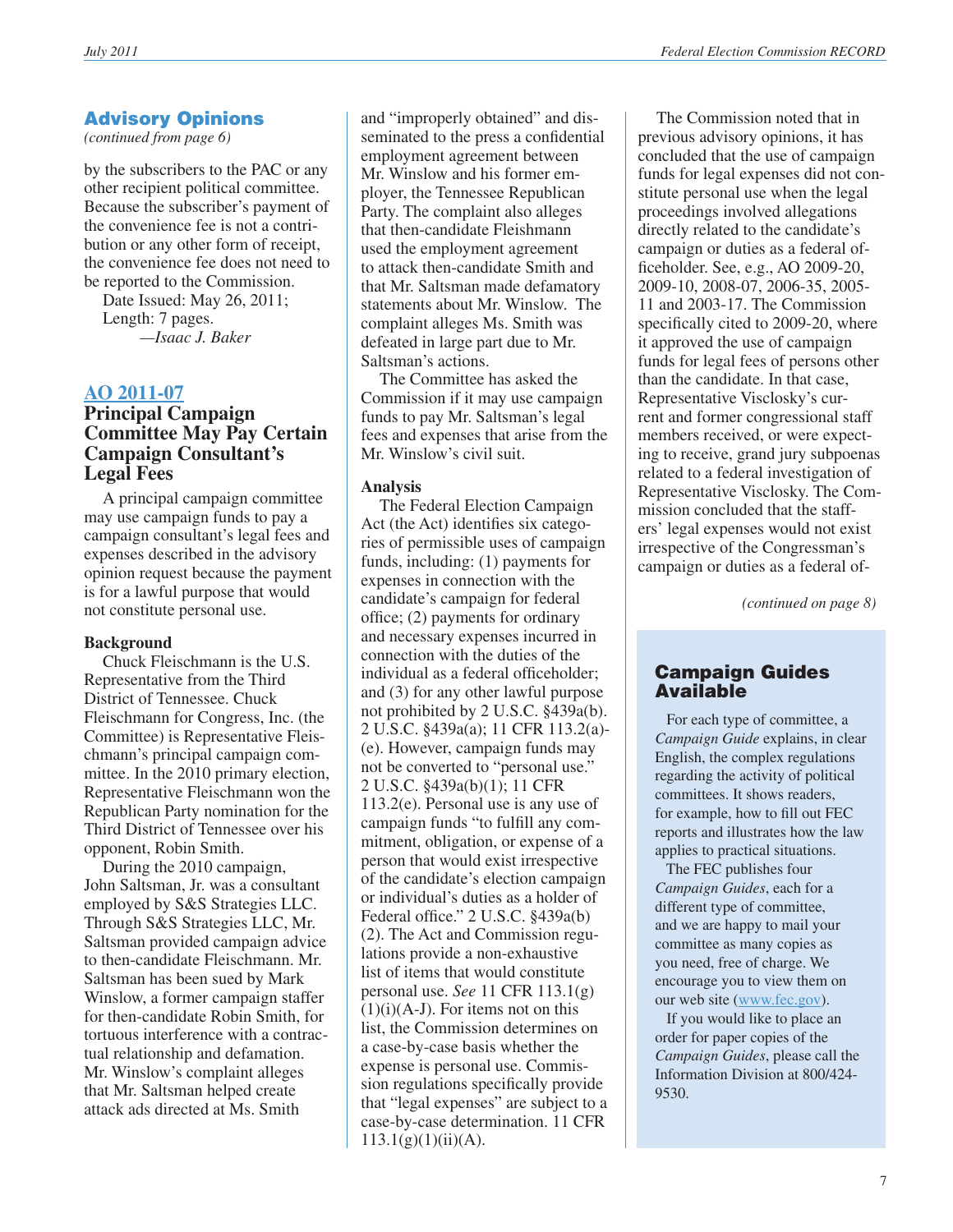*(continued from page 7)*

ficeholder and could be paid using campaign funds.

In distinguishing the facts in AO 2009-20 from the facts here, the Commission pointed out that in 2009-20, although approving the use of campaign funds for the legal fees of persons other than the Congressman, the Congressman's alleged activity was the subject of the federal investigation. In this case, the basis of the lawsuit is the alleged activity of Mr. Saltsman, not Representative Fleishmann. Nonetheless, the Commission concluded that the legal fees and expenses involve allegations directly relating to campaign activities engaged in by Mr. Saltsman in his role as a campaign consultant for Representative Fleischmann's campaign. As a result, the lawsuit against Mr. Saltsman would not exist irrespective of Representative Fleischmann's campaign.

The Commission concluded that, to the extent that the legal proceedings derive from allegations directly relating to campaign activity, the Committee may use campaign funds to pay the campaign consultant's legal fees and expenses.

Date Issued: May 26, 2011; Length: 7 pages *—Zainab Smith*

#### **[AO 2011-08](http://saos.fec.gov/aodocs/AO%202011-08.pdf)**

# **Trade Association Members May Be Solicited for PAC Contributions**

The American Society of Anesthesiologists (ASA), an incorporated nonprofit medical society, qualifies as a "membership organization" and may solicit certain categories of its members for contributions to its separate segregated fund (SSF).

#### **Background**

ASA serves as the connected organization for the American Society of Anesthesiologists Political Action Committee (ASAPAC). ASA's membership consists of some 45,000 physicians and other professionals who engage in or are interested in the medical practice of anesthesiology.

ASA has eight categories of membership, and its bylaws expressly lay out qualifications and requirements for each type of membership. When an individual accepts ASA's request for membership, ASA responds by sending written confirmation of membership and a membership card and lists the new member on the "members only" section of ASA's website.

ASA seeks to solicit contributions from two classes of members, Life Members and Retired Members, for contributions to ASAPAC. Life Members are past presidents of ASA. They have the right to vote for ASA's delegates and directors and serve as members of the House of Delegates, ASA's highest governing body. Retired Members consist of several classes: individuals who have been active or affiliate members of ASA for 20 years or more and who have retired from practice; individuals who have been active or affiliate members for 20 years or more and have reached the age of 70; or individuals who are active members and who are disabled and therefore unable to practice for one year or more. Unlike Life Members, Retired Members do not have a vote in ASA.

Neither Life Members nor Retired Members are required to pay dues, but they must confirm their ASA membership annually. All members are subject to the same sanctions and disciplinary procedures.

#### **Analysis**

The Federal Election Campaign Act (the Act) and Commission regulations define a restricted class of persons who can be solicited by SSFs such as ASAPAC. 2 U.S.C. §441b(b)(4). The solicitable class of an incorporated membership organization includes its "members," its executive and administrative personnel and their families.

In determining whether Life Members and Retired Members qualify as "members" for solicitation purposes, the Commission first determined that ASA qualifies as a "membership organization." The Commission defines a "membership organization" as a trade association, cooperative or corporation without capital stock that:

- Is composed of members, some or all of whom are vested with the power and authority to operate or administer the organization, pursuant to the organization's articles, bylaws or other formal organization documents;
- Expressly states in these organizational documents the qualifications and requirements for membership;
- Makes these formal organizational documents available to its members upon request;
- Expressly solicits persons to become members;
- Expressly acknowledges acceptance of membership; and
- Is not organized primarily for the purpose of influencing the nomination for election, or election, of any individual for federal office.

*(continued on page 9)*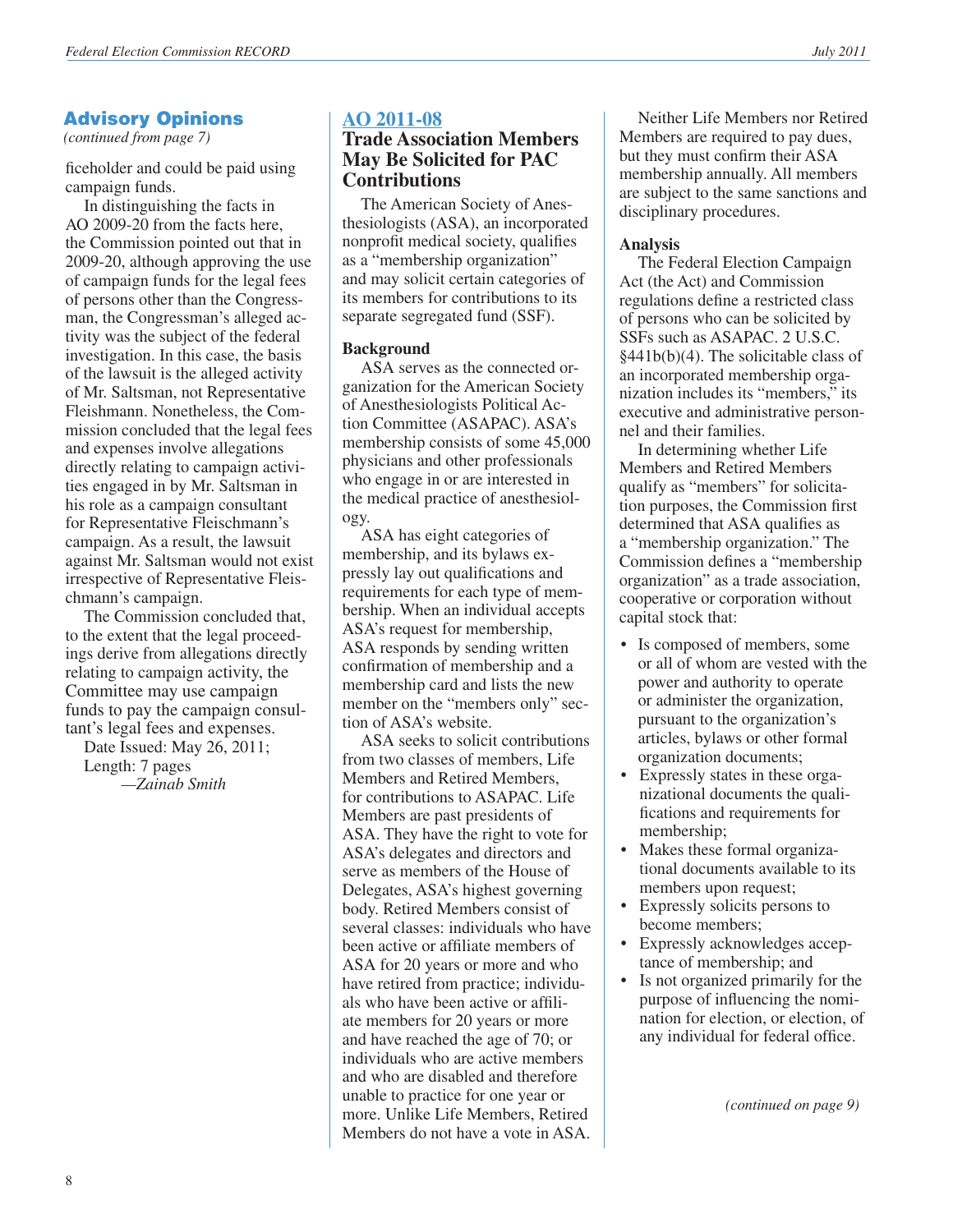*(continued from page 8)*

ASA meets all of these criteria, and therefore qualifies as a membership organization within the meaning of 11 CFR 100.134 and 114.1(e).

The Commission also determined that both Life Members and Retired Members meet the Commission's definition of "members" and may, therefore, be solicited by ASA for contributions to ASAPAC.

Commission regulations define a member as a person who satisfies the requirements for membership in a membership organization, affirmatively accepts the membership's invitation to become a member and has significant financial attachment to the membership organization, pays membership dues or has significant organizational attachment to the membership organization. Factors indicating significant organizational attachment include affirmation of membership on at least an annual basis, direct participatory rights in the governance of the organization, the right to vote on policy questions and the right to approve the organization's budget.

Life Members have the right to vote in ASA's elections for the House of Delegates, the ASA's highest governing body. Life Members qualify as members under Commission regulations because they currently satisfy the requirements for membership, affirmatively accept membership in ASA and have a significant organizational attachment to ASA.

Retired Members satisfy ASA's membership requirements and annually accept the invitation to maintain membership. But, unlike Life Members, they do not have the right to vote in elections for the ASA House of Delegates. As such,

Retired Members do not have the same type of organizational attachment as do Life Members. However, the Commission may determine on a case-by-case basis whether persons qualify as members on the basis that they have a relatively enduring and independently significant financial or organization attachment to the organization. 11 CFR 100.134(g) and 114.1(e)(3).

Two types of Retired Members have similar requirements: a person must have paid dues for at least 20 years and must either be retired from anesthesiology or have reached the age of 70. Because these types of members are long-term dues-paying members, the Commission determined they qualify as "members" and may be solicited for contributions to ASAPAC. The third type of Retired Members consists of active members who are disabled and therefore are unable to engage in the practice of anesthesiology for one year or more. Once they become Retired Members they no longer pay dues and no longer have the right to vote in ASA elections as Active Members. In AO 2008-21 (CME Group, Inc.) the Commission determined that when a member of the Chicago Board of Trade (CBOT) temporarily transferred a seat on CBOT, that individual still remained a solicitable "member" under Commission regulations. The Commission stated that, "while they do not exercise most of the prerogatives of membership… they have reversionary interests in the membership and may reacquire those prerogatives," and that this demonstrated a relatively enduring and independently significant financial attachment. Also, these third types of Retired Members maintain the same member benefit resources as active members and are also subject to sanction by the ASA, even while they are retired.

Taking these factors into consideration, the Commission determined that these Retired Members also have an enduring and independently significant organization attachment to ASA. Therefore, Retired Members also qualify as "members" and may be solicited for contributions to ASAPAC.

Date Issued: June 15, 2011; Length: 7 pages. *—Isaac J. Baker*

# **[AO 2011-10](http://saos.fec.gov/aodocs/AO%202011-10.pdf)**

# **Partnerships May Deduct PAC Contributions from Sales Contracts**

A family of partnerships may make preauthorized deductions from amounts due on sales contracts for contributions to a nonconnected committee.

#### **Background**

POET, LLC is a single-member, limited liability company that has elected not to be treated as a corporation for income tax purposes. POET PAC is registered with the Commission as a nonconnected, multicandidate committee.

The POET family of companies includes 27 POET plants that produce and refine ethanol. To produce ethanol, the POET plants purchase corn from corn farmers, the vast majority of whom are individuals, partnerships or limited liability companies electing partnership treatment for tax purposes. The sales are conducted pursuant to sales contracts between the corn farmers and the POET plants.

POET, LLC, POET PAC and Sioux River Ethanol, LLC d/b/a POET Biorefining-Hudson want to establish the POET PAC Cultivator Club (the "program") to make it

*(continued on page 10)*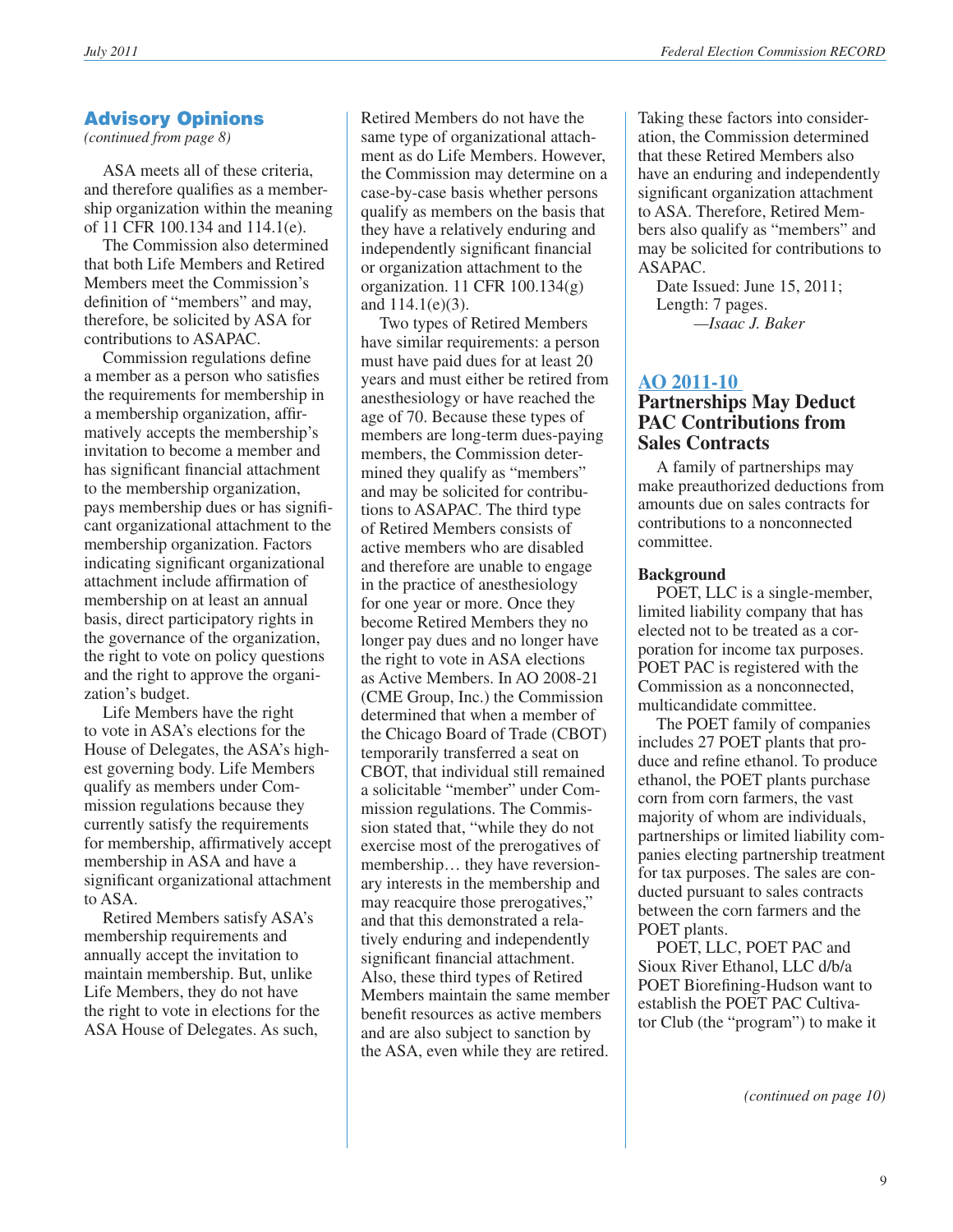*(continued from page 9)*

easier for corn farmers to contribute to POET PAC.<sup>1</sup> Under the program, the participating POET plants would solicit contributions to POET PAC from the corn farmers with whom they do business. The corn farmers may opt to have the participating POET plants deduct a portion of the money owed to them for their corn, and the participating POET plants would transfer the deducted amounts to POET PAC each week. A corn farmer wishing to participate in the program would check a box on the farmer's corn sales contract, thereby authorizing the participating POET plant to make deductions for contribution purposes. A farmer could modify or revoke the authorization at any time by notifying the participating POET plant in writing and via the POET companies' website. The authorization would not carry over from contract to contract, but a farmer wishing to continue to participate in the program after his or her contract expires would have to affirmatively elect to do so on the new sales contract.

Under the proposal, the POET PAC solicitation and check-off box would be preprinted on each corn sales contract, while the necessary disclaimers, statement of political purpose and best efforts statement would appear with the Terms and Conditions. The Terms and Conditions would also state that con-

tributions from foreign nationals, federal government contractors and corporations are prohibited. POET, LLC, POET PAC and Sioux River Ethanol, LLC would implement compliance safeguards to ensure that POET PAC does not accept any excessive contributions or contributions from prohibited sources, and POET PAC would retain all necessary records and would report all contributions received on its reports filed with the Commission. All required disclaimers and "best efforts" information would be placed on a single double-sided document that includes the contract on one side and the Terms and Conditions on the other side. Finally, POET PAC proposes to compensate the participating POET plants for the services that they provide in soliciting, deducting and transmitting contributions by paying the usual and normal charge for these services to the participating POET plants in advance every month. The payments would be based on estimates of staff compensation and the time involved in administering the fundraising program.

#### **Analysis**

The Commission determined that the planned Cultivator Club program is permissible and similar to other programs previously approved by the Commission. See AOs 1982-63 and 2005-20. In this case, the solicitation, deduction and transmittal of contributions to POET PAC would constitute the provision of services and could be considered in-kind contributions by the participating POET plants to POET PAC. 2 U.S.C. §431(8)(A)(i) and 11 CFR 100.52(a) and  $(d)(1)$  and  $(2)$ . However, the participating POET plants are all either partnerships or LLCs that have elected treatment as partnerships for tax purposes and are, thus, treated as partnerships under the Act and Commission regulations as well. See 11 CFR  $110.1(g)(2)$ . As such, they may make contributions of up to \$5,000 per calendar year to nonconnected

multicandidate political committees. 2 U.S.C. §441a(a)(1)(C); 11 CFR 110.1(d).

In this case, however, POET PAC indicates it will pay in advance for the services furnished by the participating POET plants. Thus, the Commission concluded that no contribution would result if POET PAC pays in advance the usual and normal charge for the participating POET plants' services in soliciting and processing contributions made by corn farmers. See AO 2005-20.

The Commission also determined that POET PAC may include required disclaimers on a separate Terms and Conditions page rather than on the page with the actual

*(continued on page 11)*

#### Back Issues of the Record Available on the Internet

 This issue of the *Record* and all other issues of the *Record* starting with January 1985 are available on the FEC web site as PDF files. Visit the FEC web site at [http://](http://www.fec.gov/pages/record.shtml) [www.fec.gov/pages/record.shtml](http://www.fec.gov/pages/record.shtml) to find monthly *Record* issues.

 The web site also provides copies of the *Annual Record Index* for each completed year of the *Record*, dating back to 1985. The *Annual Record Index* list *Record* articles for each year by topic, type of Commission action and, in the case of advisory opinions, the names of individuals requesting Commission action.

You will need Adobe® Acrobat® Reader software to view the publication. The FEC's web site has a link that will take you to Adobe's web site, where you can download the latest version of the software for free.

*<sup>1</sup> Under the program, only corn farmers that are individuals, partnerships, or limited liability companies electing to be treated as partnerships for tax purposes could make contributions to POET PAC. Only the 24 POET plants that are limited liability companies treated as partnerships and the single POET plant that is a limited liability partnership will participate in the Cultivator Club. The remaining two POET plants, one of which is a corporation and the other of which is treated as such for tax purposes, will not participate.*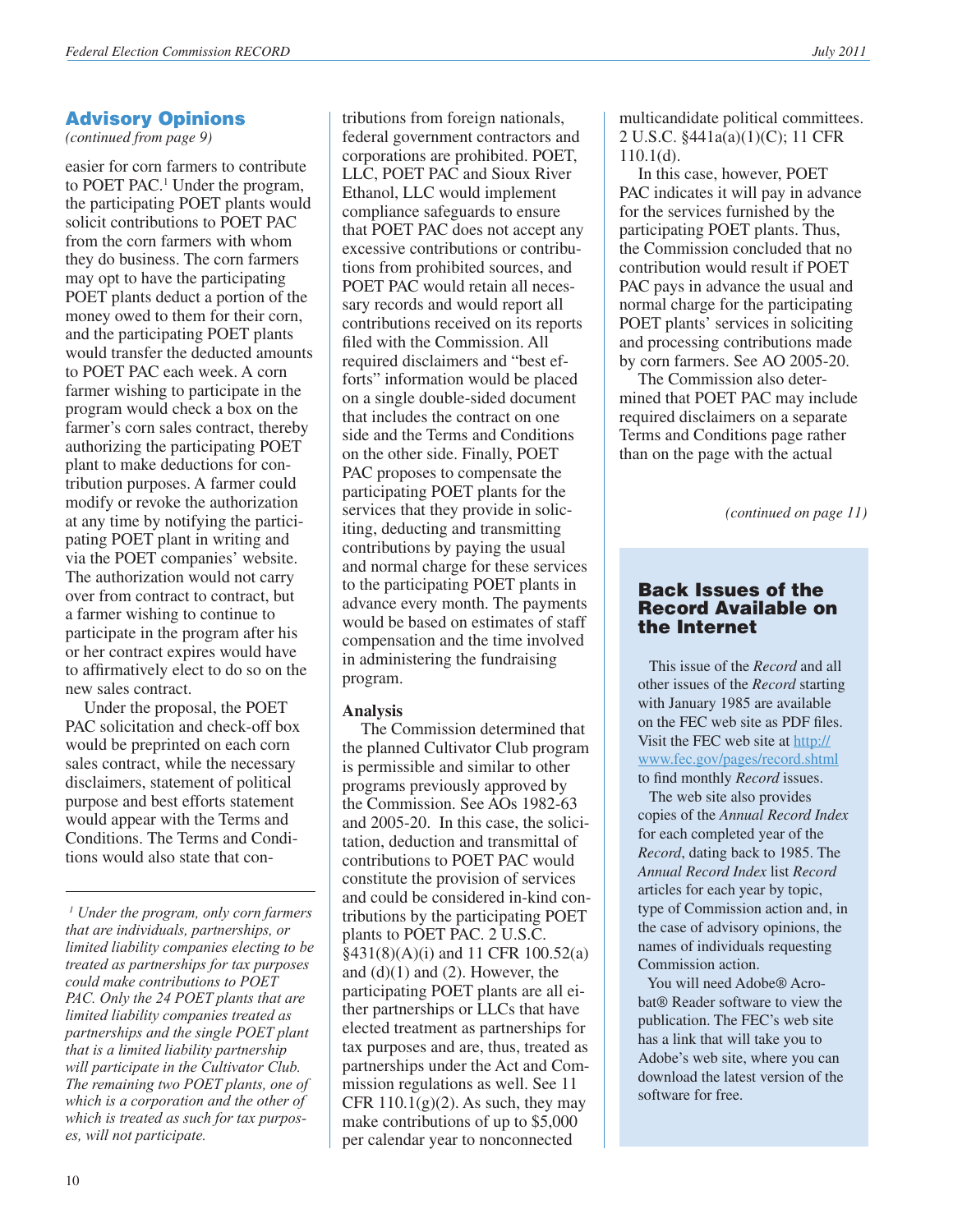*(continued from page 10)*

check-off box for the POET PAC Cultivator Club. See 2 U.S.C. §441d(a); 11 CFR 110.11(a)(3); 11 CFR 100.26; 11 CFR 100.27. Under Commission regulations, every disclaimer "must be presented in a clear and conspicuous manner." 11 CFR 110.11(c)(1). Disclaimers on printed communications must be of sufficient type size to be clearly readable, must have a reasonable degree of color contrast between text and background and must be contained in a box set apart from the rest of the communication. 2 U.S.C. §441d(c); 11 CFR 110.11(c)(2)(i)-(iii). A communication that would require a disclaimer if distributed separately must contain the required disclaimers if it is included in a package. 11 CFR  $110.11(c)(2)(v)$ . However, a disclaimer need not appear on the front cover of a communication with multiple pages. 11 CFR 110.11(c)  $(2)(iv)$ . Political committees are also required to make their "best efforts" to gather information about contributors and to include in solicitations "a clear request" for the required identifying information from the contributor. 11 CFR 104.7(b)(1)(i).

Here, POET PAC proposes to place all required disclaimers and "best efforts" information on a single double-sided document that includes the contract on one side and the Terms and Conditions on the other side. The disclaimer would be set apart in a box and it would be printed in the same font size as other material on the rest of the page. The Commission concluded that this proposal would satisfy the disclaimer requirement because the disclaimers and the solicitation and check-off will be distributed as a single document.

Finally, the Commission allowed POET PAC to perform a quarterly reconciliation of the actual staff time spent administering the POET PAC Cultivator Club by participating POET plants and POET, LLC employees to the amounts paid in advance by POET PAC. POET PAC plans to provide advance payment to the participating POET plants based on an initial estimate of plant employee time to be spent soliciting and processing contributions in connection with the POET PAC Cultivator Club. It would then adjust these payments each calendar quarter to reflect the actual time spent.

If POET PAC's initial advance payment to the participating POET plant underestimates the amount due to the participating POET plant for the staff time actually expended, the resulting difference would be considered an advance or an extension of credit by the participating POET plant to POET PAC, and therefore a contribution, until it is repaid. 2 U.S.C. §431(8)(A)(i), 11 CFR 100.52(a). As such, it would be subject to contribution limits. See 11 CFR 110.1(e). The Commission instructed POET PAC to report each advance payment to a participating POET plant on Schedule B, Line 21(b), as an operating expense, with a memo text explaining that the expense is an advance payment for solicitation and contribution processing services to be provided by the participating POET plant. If POET PAC later determines that its advance payment to a participating POET plant was less than the amount actually due for services rendered, then POET PAC must report the difference between the two amounts as a debt owed to the participating POET plant on Schedule D until the difference is paid in full. See 11 CFR 104.11. When POET PAC pays the amount owed to a participating POET plant for services rendered, it must report the payment on Schedule B, Line 21(b), as an operating expense, with

a memo text explaining that the amount is an additional payment for services rendered and the date(s) that the services were rendered, and identifying the report in which the advance payment was reported.

Date: June 16, 2011; Length: 9 pages. *—Zainab Smith* 

# **Alternative Disposition of Advisory Opinion Request**

#### **AOR 2011-09**

On June 15, 2011, the Commission considered, but could not approve by the required four votes, an advisory opinion request on behalf of Facebook regarding the disclaimer requirement with respect to small character-limited ads.

Thus, the Commission was unable to render an opinion in this matter and concluded its consideration of the request.

# **Advisory Opinion Requests**

#### **AOR 2011-13**

Disclaimers for Internet solicitations, including on mobile Internet devices (Democratic Senatorial Campaign Committee, May 27, 2011)

#### **AOR 2011-14**

SSF communications to the general public that ask individuals to contribute directly to particular federal candidates (Utah Bankers Association, June 8, 2011)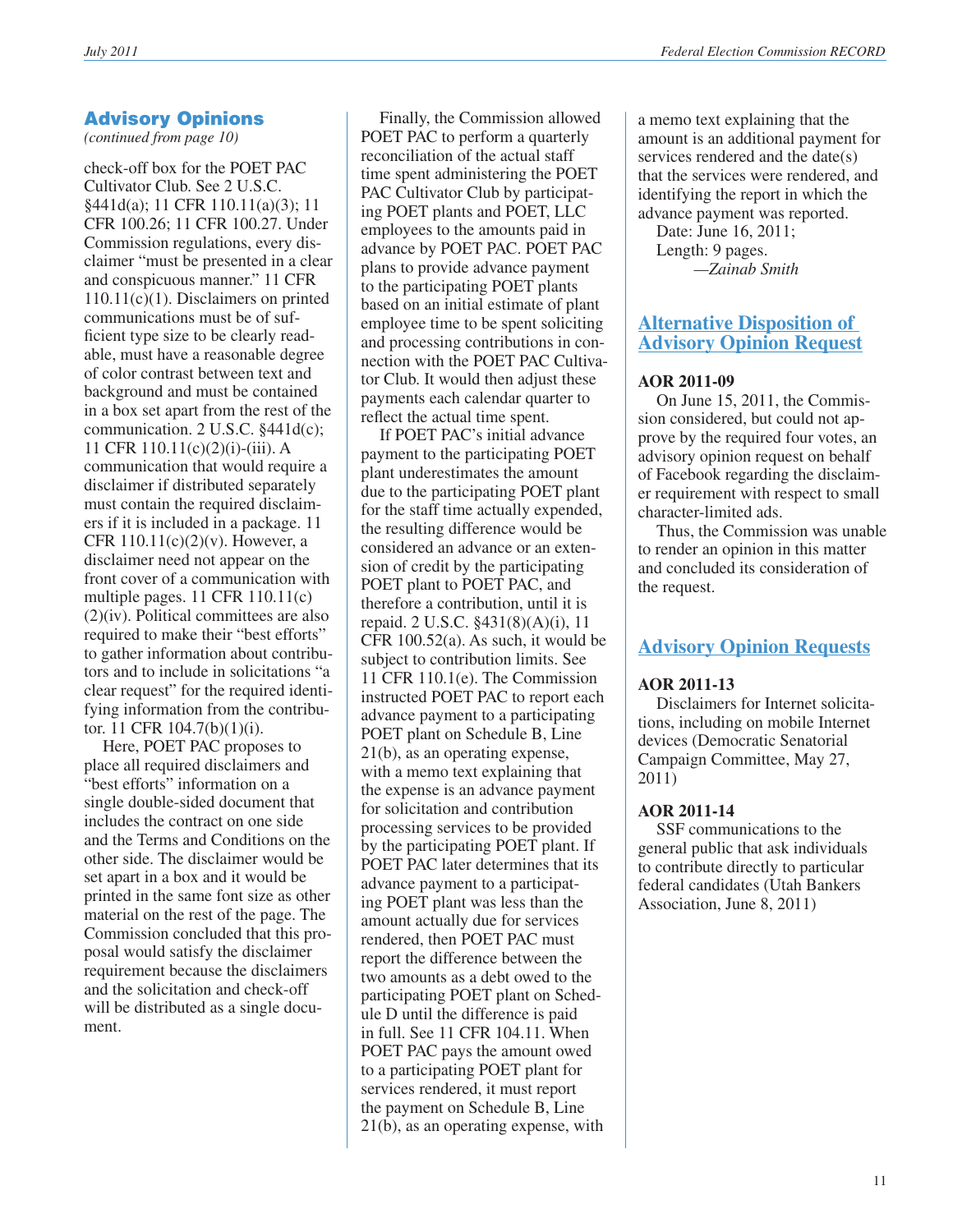# **Commission**

#### **[Agency Procedure for](http://www.fec.gov/law/cfr/ej_compilation/2011/notice_2011-06.pdf)  [Document and Information](http://www.fec.gov/law/cfr/ej_compilation/2011/notice_2011-06.pdf)  [Disclosure During](http://www.fec.gov/law/cfr/ej_compilation/2011/notice_2011-06.pdf)  [Enforcement](http://www.fec.gov/law/cfr/ej_compilation/2011/notice_2011-06.pdf)**

On June 15, 2011, the Commission published a notice in the *Federal Register* of its new procedures for providing respondents in enforcement proceedings with relevant documents obtained by the Commission as part of its investigation.

The Commission believes that the principles of the due process clause set forth in *Brady v. Maryland* (373 U.S. 83) should apply following investigations conducted under 2 U.S.C. §437g and 11 CFR Part 111. These principles hold that the government is required to provide defendants with exculpatory or potentially exculpatory evidence that is "material to guilt or punishment." Although courts have held that *Brady* does not apply in administrative proceedings, the Commission's enforcement proceedings may occasionally inform potential or concurrent criminal proceedings, and therefore the Commission is adopting a formal internal procedure requiring disclosure of information to respondents.

The Commission also believes that formalizing the procedure will promote fairness in the enforcement process, promote administrative efficiency and certainty and contribute to the Commission's goal of fair and open investigations.

#### **Procedure**

The Commission will make available to the respondent all relevant documents gathered by the Office of General Counsel (OGC) during the course of its investigation, including all documents not publicly available and any documents containing exculpatory information—in other words, information that is likely to

prove that a respondent is free from blame. The documents covered by this procedure include:

- Documents turned over in response to any subpoena or other request, written or otherwise, which are not already in the possession of the respondent;
- All deposition transcripts and exhibits; and
- Any other documents gathered by the Commission which are not publicly available and not otherwise in the respondent's possession.

Unless otherwise determined by the Commission, OGC may withhold a document or a category of documents from a respondent if it contains privileged information or if OGC finds that it is not relevant to the subject of the proceeding. OGC may also withhold documents if the Commission is prevented by law or regulation from disclosing the information in the documents, or if a document contains some information that cannot be disclosed and the information cannot be removed from the document without changing its meaning. Finally, OGC may withhold a document or a category of documents (along with any information derived from the documents) if the Commission obtained the information from the Department of Justice or another government entity and a written agreement prevents its disclosure.

OGC will disclose the documents and information if the respondent files a written request within 15 days of either the date of the General Counsel's notification of a recommendation to proceed to a vote on probable cause, or no later than seven days after the certification of a vote by the Commission to conciliate with a respondent. Within ten business days of receiving these disclosed documents, a respondent may request in writing that OGC produce a list of documents or categories of documents withheld.

#### **Co-Respondents and Disclosure**

In some cases there may be more than one respondent under investigation in the same or a related matter. In these cases, OGC must get a confidentiality waiver from the co-respondent before disclosing documents that are about the corespondent or were provided by the co-respondent. Additionally, the respondent receiving these documents may be required to sign a nondisclosure agreement to keep confidential any document or information it obtains from the Commission. If the co-respondent does not agree to provide a confidentiality waiver, OGC will (if possible) summarize or redact those portions of the document subject to confidentiality. If this is not possible, OGC will ask the Commission to balance competing concerns of disclosure and confidentiality. If the confidentiality issue cannot be resolved with respect to a co-respondent, then OGC may try to segregate the matters under review.

In some cases information provided by one co-respondent may contains exculpatory information or be relevant to the General Counsel's brief accompanying the notice of a recommendation to vote on probable cause for another co-respondent. In these cases, that information will be provided to the other co-respondent, subject to the same confidentiality concerns described above. Before disclosing any portion of a document that raises an unresolved confidentiality issue, OGC will ask the Commission to decide whether disclosure of a document containing exculpatory information conforms to the confidentiality provisions of 2 U.S.C. §§437g(a)(4)(B)(i) and  $437g(a)(12)$ .

*(continued on page 13)*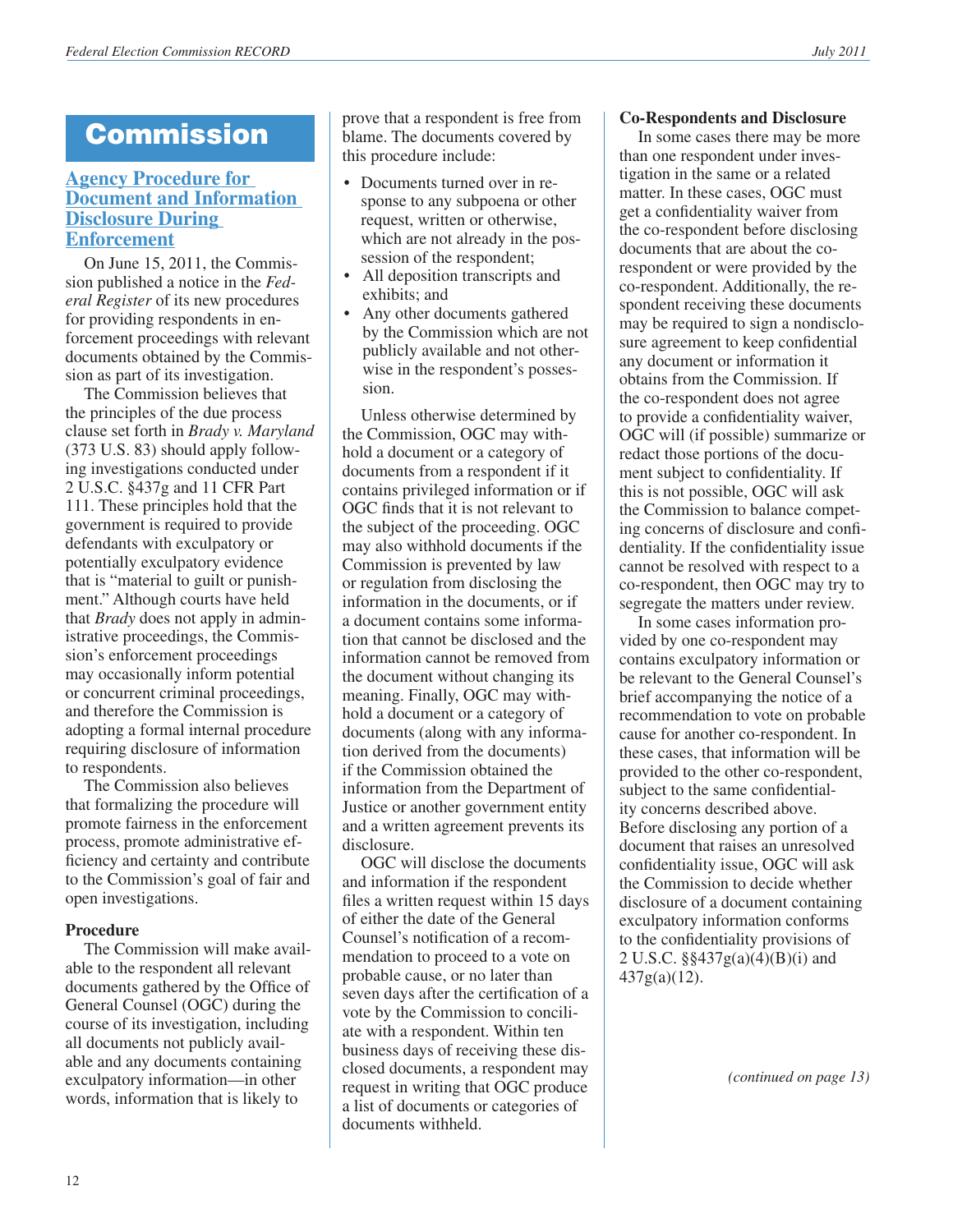# **Commission**

*(continued from page 12)*

#### **Conciliation and Document Production**

If the Commission votes to enter into conciliation prior to completing an investigation, the General Counsel will take reasonable steps to limit further formal investigation related to that respondent, as long as the respondent agrees to toll the applicable statute of limitation. Without a tolling agreement, the formal investigation and conciliation may take place simultaneously. If the Commission receives documents during conciliation, the General Counsel will inform the respondent of any documents that it would otherwise be required to be produced under this procedure.

#### **Conclusion**

No later than June 1 of each year, the General Counsel will prepare and distribute to the Commission a report describing the application of this procedure over the previous year. Failure to adhere to this procedure does not create a jurisdictional

# 2011 Conference **Schedule**

**Regional Conference for Campaigns, PACs and Party Committees** Radisson Plaza Hotel Minneapolis, MN September 7-8, 2011

**Regional Conference for Campaigns, PACs and Party Committees** Omni San Diego Hotel San Diego, CA October 25-26, 2011

bar for the Commission to pursue all remedies to correct or prevent a violation of the Act. Disclosure of documents under the provisions of this procedure is not an admission by the Commission that the information takes away the respondent's liability for potential violations of the Act. The Commission retains discretion in its enforcement program and will exercise it as appropriate with respect to facts and circumstances of each matter it considers.

*—Christopher Berg*

# **Outreach**

# **FEC to Host Reporting and E-Filing Workshops in July**

On July 13, 2011, the Commission will host roundtable workshops on reporting and electronic filing. The reporting sessions will address common filing problems and provide answers to questions committees may have as they prepare to file their July Quarterly, Monthly or Mid-Year reports. The electronic filing sessions will provide hands-on instruction for committees that use the Commission's FECFile software and will address questions filers may have concerning electronic filing. All attendees will have an opportunity to meet the Campaign Finance Analyst who reviews their reports. Attendance is limited to 50 people per reporting workshop and 16 people per electronic filing workshop; the registration fee is \$25 per workshop. The registration form is available on the FEC's website at [http://www.fec.gov/info/out](http://www.fec.gov/info/outreach.shtml#roundtables)[reach.shtml#roundtable](http://www.fec.gov/info/outreach.shtml#roundtables)s. For more information, please call the Information Division at 800/424-9530, or locally at 202/694-1100.

# **Index**

The first number in each citation refers to the numeric month of the 2011 *Record* issue in which the article appeared. The second number, following the colon, indicates the page number in that issue. For example, "1:4" means that the article is in the January issue on page four.

#### **Advisory Opinions**

- 2010-23: Contributions by text message, 1:2
- 2010-24: Party committee must use federal funds for certain salaries related to voter registration activities, 1:4
- 2010-29: Working Families Party of Oregon qualifies as state party committee, 1:5
- 2010-30: Rental of e-mail list to committees at fair market value is not coordinated expenditure or coordinated communication, 2:1

*(continued on page 14)*

#### Roundtable Schedule

Reporting Roundtables FEC Headquarters Washington, DC July 13, 2011

**Reporting for PACs and Party Committees** 9:30 a.m.-11:00 a.m.

**FECFile and E-Filing for Candidate Committees**  9:30 a.m.-11:00 a.m.

**Reporting for Candidate Committees** 1:00 p.m.-2:30 p.m.

**FECFile and E-Filing for PACs and Party Committees** 1:00 p.m.-2:30 p.m.